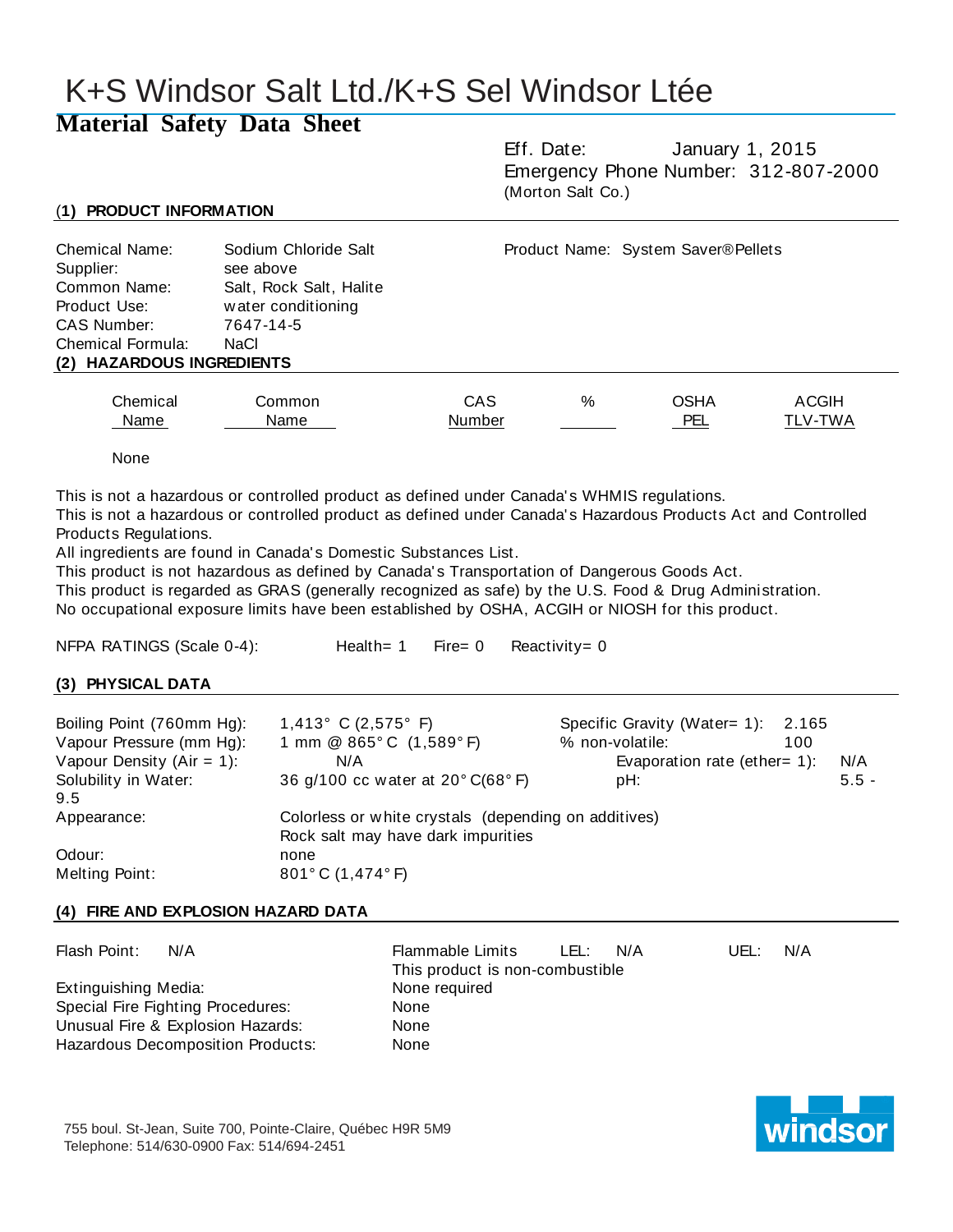# **(5) REACTIVITY DATA**

| Stability:                            | Stable under normal temperatures and pressures                                                                                                             |
|---------------------------------------|------------------------------------------------------------------------------------------------------------------------------------------------------------|
| Incompatibility (Materials to Avoid): | Stable and inert under normal conditions.<br>Will react with strong acids (to generate HCI) and strong oxidizing agents (to<br>generate Cl <sub>2</sub> ). |
| Can Hazardous Dolumerization acour:   | $N_{\alpha}$                                                                                                                                               |

Can Hazardous Polymerization occur: No Hazardous Decomposition Products and Conditions: None

#### **(6) TOXICOLOGICAL PROPERTIES**

| Oral Toxicity:<br>Dermal Toxicity:<br>Eye:<br>Inhalation:                              | Oral rat LD50: 3,000 mg/kg (RTECS, 1986)<br>Skin irritation rabbit: 500 mg/24 hr. Mild (RTECS, 1986)<br>Eye irritation rabbit: 100 mg/24 hr. Moderate (RTECS, 1986)<br>No information found                                                                                      |
|----------------------------------------------------------------------------------------|----------------------------------------------------------------------------------------------------------------------------------------------------------------------------------------------------------------------------------------------------------------------------------|
| Chronic Toxicity:                                                                      | No information found                                                                                                                                                                                                                                                             |
| Mutagenesis:                                                                           | Mutation references cited (RTECS, 1986)                                                                                                                                                                                                                                          |
| Effects of Overexposure:<br>Ingestion:<br>Skin Contact:<br>Eye Contact:<br>Inhalation: | Very large doses can cause vomiting, diarrhea, and prostration.<br>Not expected to be a health hazard.<br>May cause irritation.<br>Inhalation of dust may cause mild irritation to mucous membranes, nose and throat.<br>Symptoms may include coughing, dryness and sore throat. |
| Acute Systemic Effects:                                                                | Dehydration and congestion may occur in internal organs. Hypertonic salt solutions<br>can produce inflammatory reactions in the gastrointestinal tract.                                                                                                                          |
| <b>Chronic Systemic Effects:</b>                                                       | No information found                                                                                                                                                                                                                                                             |

# **(7) PREVENTIVE MEASURES**

#### **SPILL OR LEAK PROCEDURES:**

| Response to Small Spills:                                               | Sweep up and containerize for reclamation or disposal. Vacuuming or wet sweeping<br>may be used to avoid dust dispersal.                                                                                                                                                                                                          |
|-------------------------------------------------------------------------|-----------------------------------------------------------------------------------------------------------------------------------------------------------------------------------------------------------------------------------------------------------------------------------------------------------------------------------|
| Response to Large Spills:                                               | Shovel and sweep up; containerize for reclamation or disposal.                                                                                                                                                                                                                                                                    |
| Hazards to be Avoided:<br>Reportable Quantity:<br>Waste Classification: | None known.<br>Check your local requirements.<br>Some jurisdictions have set maximum limits on Chlorides in waste effluent.                                                                                                                                                                                                       |
| Disposal Methods:                                                       | Whatever cannot be saved for reclamation may be delivered to an approved waste<br>disposal facility, or if local ordinances allow, can be dissolved in sufficient amounts<br>of water to meet water quality standards, and flushed down a sewer drain. Ensure<br>compliance with local, provincial/state and federal regulations. |

#### **SPECIAL PROTECTION INFORMATION**:

Respiratory Protection: For conditions of use w here exposure to the dust is apparent, a NIOSH approved dust/mist respirator may be w orn. For emergencies, a self-contained breathing apparatus may be necessary.

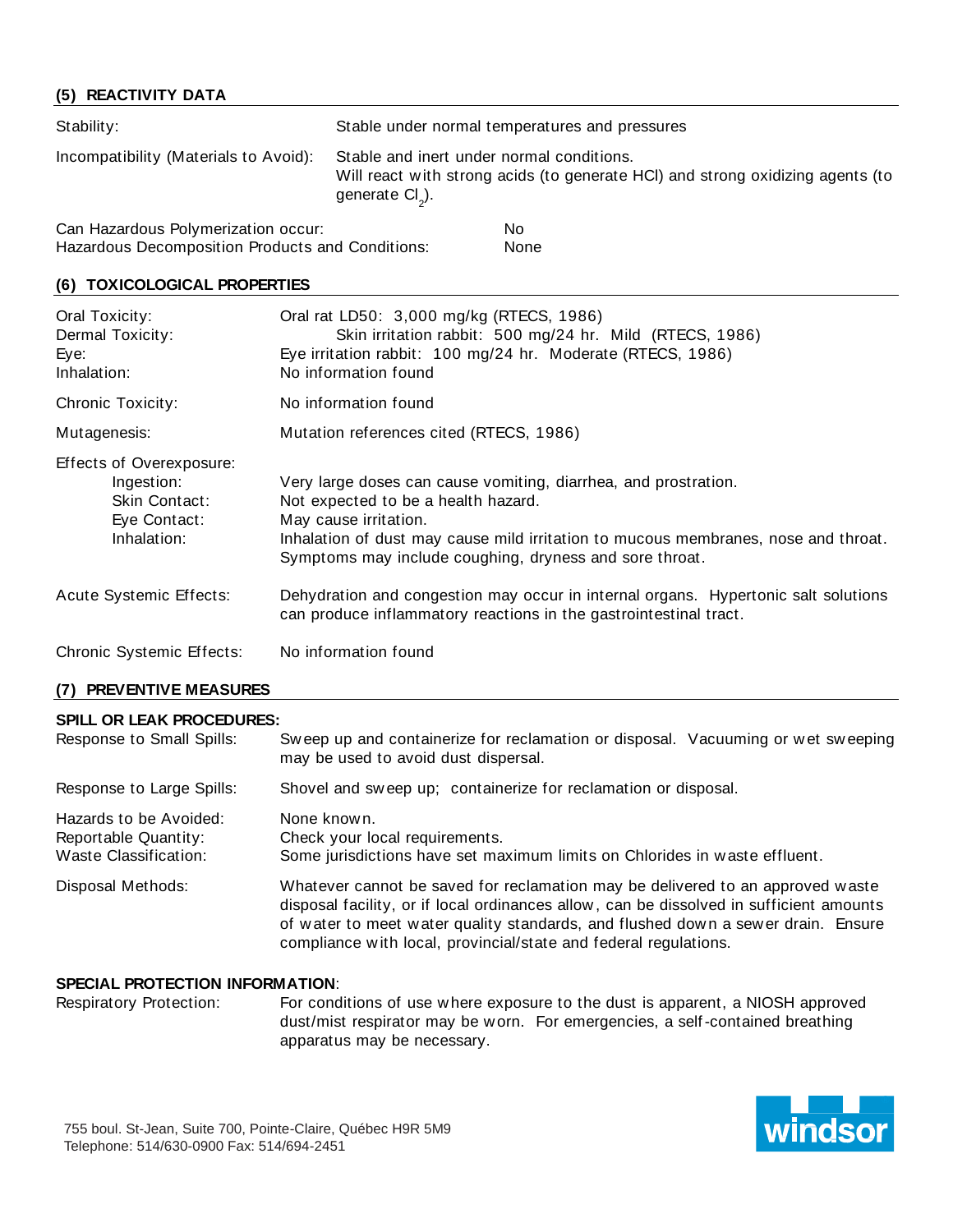| For Hands, Body:            | If deemed necessary, wear protective gloves and clean body-covering clothing.                                                                                                                                  |
|-----------------------------|----------------------------------------------------------------------------------------------------------------------------------------------------------------------------------------------------------------|
| For Eyes:                   | Use chemical safety goggles. Contact lenses should not be worn when working<br>with this material. Maintain eye wash fountain and quick-drench facilities in work<br>area.                                     |
| Ventilation:                | In general, dilution ventilation is a satisfactory health hazard control for this<br>substance. However, if conditions of use create discomfort to the worker, a local<br>exhaust system should be considered. |
| <b>SPECIAL PRECAUTIONS:</b> |                                                                                                                                                                                                                |

Other Precautions: Transport in dry equipment; store in dry location.

# **LABELLING INFORMATION**:

| DOT Shipping Name: | Salt (common), sodium chloride |
|--------------------|--------------------------------|
| DOT Label:         | Not applicable                 |
| UN Number:         | Not applicable                 |
| Other contents of  |                                |
| product label:     | Not applicable                 |
| Warning:           | None                           |

# **(8) EMERGENCY AND FIRST AID PROCEDURES**

Eye Contact: Immediately flush eyes w ith plenty of w ater for at least 15 minutes. Call a physician. Skin Contact: Wash exposed area with soap and water. Get medical advice if irritation develops. Inhalation: Remove to fresh air. Get medical attention for any breathing difficulty. Ingestion: If large amounts w ere sw allow ed, get medical advice.

# **(9) PREPARED BY:**

K+ S Windsor Salt Ltd. 755 Boulevard St-Jean, Suite 700 Pointe Claire, Quebec, Canada H9R 5M9 514-630-0900

#### **USERS RESPONSIBILITY**

The responsibility to provide a safe w orkplace remains w ith the user. The user should consider the health hazards and safety information contained herein as a guide and should take those precautions required in an individual operation to instruct employees and develop w ork practice procedures for a safe w ork environment.

#### **DISCLAIMER OF LIABILITY**

The information contained herein is, to the best of our know ledge and belief, accurate. How ever, since the conditions of handling and use are beyond our control, we make no guarantee of results, and assume no liability for damages incurred by use of this material. It is the responsibility of the user to comply w ith all applicable federal, provincial/state, and local law s and regulations. Nothing contained herein is to be construed as a recommendation for use in violation of any